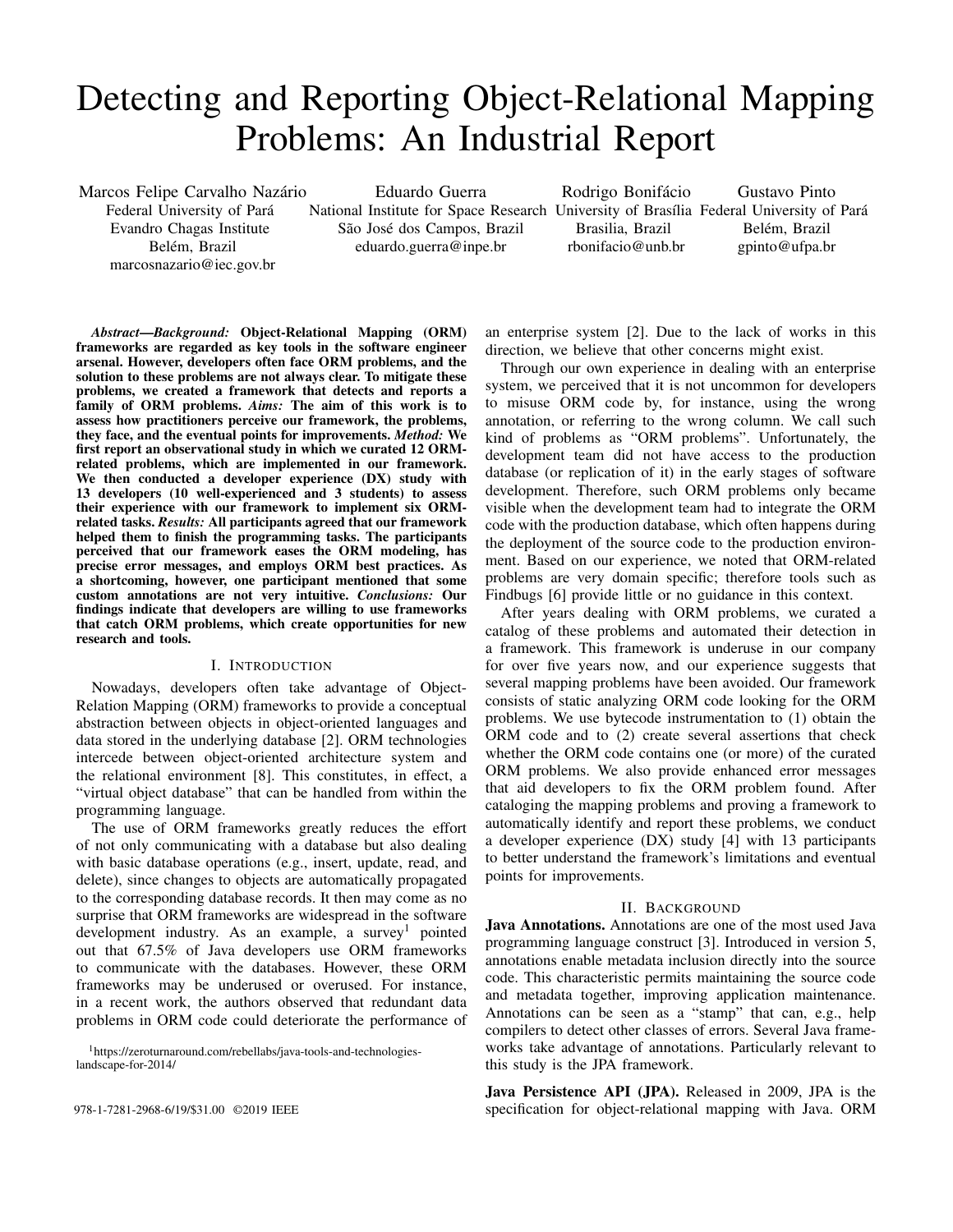frameworks such as Hibernate (that implements the JPA specification) are growing in demand in developers communities [8]. Hibernate alleviates developers from implementing routines demanded to address the relationship between objects and database relations. JPA (and consequently Hibernate) makes extensive use of annotations. Consider Listing 1, which presents an entity class, i.e., a class that represents a table in a relational database that does not have any other responsibility.

```
Listing 1. Example of a JPA Entity class
1 // Imports omitted
2 @Entity
3 @Table(schema = "public", name = "COLOR")
4 public class Color {
5
6 @Id
7 @Column(name = "CODE", nullable = false)
8 private String code;
\overline{Q}10 @Column(name = "NAME", length = 80,
         nullable = false)
11 private String name;
12
13 @Column(name = "ENABLE", nullable = false)<br>14 private Boolean enable;
     private Boolean enable;
```
15 }

In this example, there are several annotations including: (1) @Id to map a primary key, (2) @Column to map a column, and (3) @Table to map a table. An extensive list of annotations (and their purposes) is available in the JPA official website<sup>2</sup>.

### III. THE CONTEXT

In 2010, the first author of this work was the software architect in a development team composed by one software coordinator, one data analyst, and seven software developers. The majority of them had at least three years of software development experience. The enterprise system under development automated the process for obtaining credit lines for the first and second sectors of the economy.

The defined architecture was chosen considering the expertise of the development team and the technologies approved by the company. The enterprise system was written in Java, following a typical MVC architecture. In particular, the enterprise system used Hibernate for dealing with ORM code, and JSF, a web framework. As of today, the enterprise system has 306 classes with 33,457 lines of code. There are 82 entity classes in the enterprise system, totalizing 15,731 lines of code (47.02% of the total of lines of code). The enterprise system has only 10 testing classes created by the development team. The other testing classes are created by the framework, using the strategy described in Section V-B. Our framework, on the other hand, has 51 classes, comprehending 6,971 lines of code. The software development process followed two main steps:

**Step 1: Creating the schema.** After the requirement was stable it was sent to the database administrator, which was in charge of creating the database schema (in a DDL format). The database administrator also specified restrictions such as the null or not null, data type, data length, as well as the primary keys and foreign keys. It is important to note that the

client required the development team to follow a prefix pattern in every column. For instance, a column of type date should be prefixed with "DT\_" and a string should be prefixed with "TX $\therefore$ ". The database administrator modeled the schema in his local workspace. Since the database administrator worked on several requirements at the same time, his workspace was always ahead of and more complex than the workspace of the development team. The database administrator was also responsible for ensuring that the different environments (e.g., testing and production) were seamlessly replicated. Since the database administrator was often working in more than one schema, it usually took some time to replicate them.

Step 2: Creating the entity classes. After the database schema was done, the requirements along with the schema were sent to the development team to implement the entity classes. At this moment, the development team had no access to the database of the database administrator. Then, the development team had to rely on the text-based schema and the requirements to manually create the entity classes. The object-relational mapping was done using the annotations provided by JPA.

We also used the Bean Validation framework<sup>3</sup>, which provides additional annotations that aid developers to pose constraints in the entity classes (e.g., the @NotNull and @NotEmpty annotations). Afterward, the development team had to create classes that communicate with the database. At this moment, the developers had to test the entity classes using different strategies, such as mocking the database or using an in-memory database. Once the communication with the database was established, the development team was able to create tests cases to make sure that the access the database was working properly. After that, several ORM problems popped up frequently. The next section presents an analysis performed in the recurrent problems to categorize and classify them.

# IV. THE MAPPING PROBLEMS

During our experience implementing the entity classes and database integration, we often faced some ORM problems. We organized them in terms of: 1) Problems with the database schema and 2) Problems with the entity classes.

#### *A. Problems with the database schema*

In this category, most of the problems were due to the fact that the database administrator had to implement the schema manually. They are described next.

- P1 Employing the wrong prefix in the column's name (e.g., prefixing with a  $TX$  when an  $EN$  was needed);
- P2 Misspelling the names of schemas, tables, or columns (e.g., names with accents);
- P3 Forgetting to create constraints (e.g., did not create a foreign key constraint);
- P4 Forgetting to apply the same DDL at different environments (e.g., testing and production).

## *B. Problems with the entity classes*

Since the development team had only access to the DDL of the database, they could not rely on reverse engineering tools to create the data entity classes. Instead, they have to

```
2https://jcp.org/en/jsr/detail?id=317
```
<sup>3</sup>https://beanvalidation.org/1.0/spec/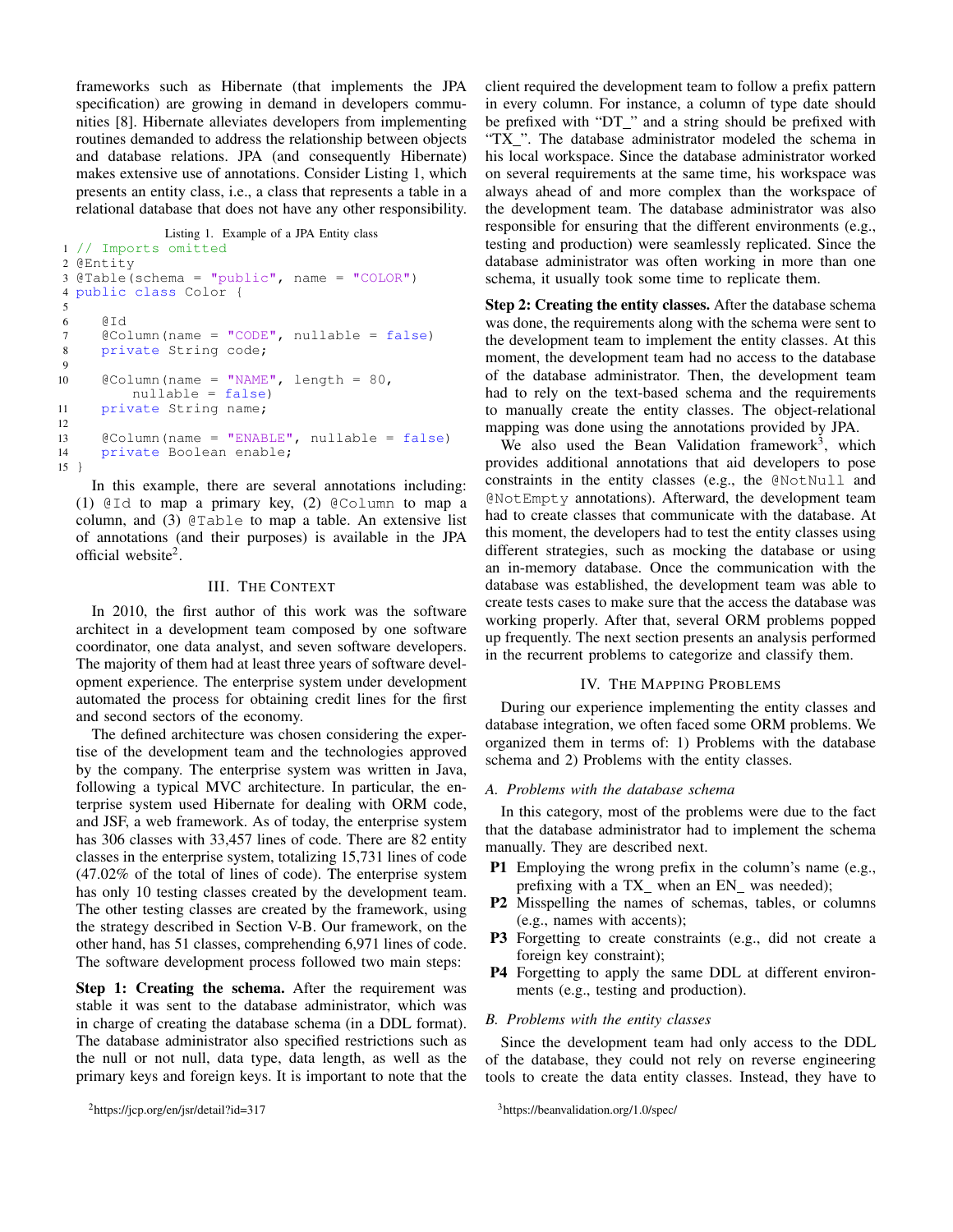re-implement the DDL in Java code. During this process, a new class of problems emerged. They are listed below.

- P5 Misspelling the name of the schema, tables, and columns (similar to P2, but in the Java code);
- P6 Mismatching JPA annotations (e.g., using @Column when a @JoinColumn was needed);
- P7 Employing the wrong constraint attributes in a @Column or a @JoinColumn annotations (e.g., not defining the nullable or length attributes);
- P8 Forgetting to use an important annotation (e.g., a @Temporal annotation in a date datatype, a @Enumared in an Enum datatype, or a @Table in a class). This leads an implicit default mapping which is not always the one desired;
- P9 Forgetting to define at least one primary key using the @Id or the @EmbeddedId annotation.
- P10 Forgetting to implement the Serializable interface. According to the JPA specification, all entities must implement the Serializable interface;
- P11 Forgetting to use Bean Validation annotations to reinforce JPA annotations (e.g., not using Bean Validation to constraints such as nullable, length and others from @Column and @JoinColumn);
- P12 Naming the attributes or methods of the class in noncompliance with the Java standard, e.g., the use of characters with an accent. This happens because developers usually copy the name of the attributes directly from the requirements and forgot to remove them);

It is important to note that, by default, JPA supports explicit and implicit mapping. The explicit mapping is when the developer declares the JPA annotations in the source code on classes and fields. The implicit mapping is when the developer does not declare the annotations in the code then JPA uses conventions for classes and fields mapping. When developers forget to declare an annotation, the usage of implicit mapping can lead to problems such as P7, P8, and P12.

#### *C. The consequences of these problems*

During the integration with the database, some of the (so far hidden) problems reported in the previous sections started to appear to the development team. These problems eventually lead to the following *consequences*:

- C1 When using @Column instead of @JoinColumn (i.e., P7), the JPA tries to serialize the whole foreign key object, and save it in a cell. Depending on the version of the JPA provider, this could lead to an error called data truncation<sup>4</sup> or an error of not allowed property<sup>5</sup>. When the mapping is done correctly, the JPA only stores the value of the foreign key in the column.
- C2 When using implicit table mapping (i.e., P8), the JPA per default assumes that the default schema is "public", leading to an error called table not found<sup>6</sup>.
- C3 When using implicit column mapping for an Enum datatype (i.e., P8), the JPA assumes that the default behavior is to save the ordinal position declared at the

Enum constant in the column. However, in general, when using an Enum type, developers want the name of the Enum constant as the value<sup>7</sup>. In summary, the column expects a text and a number is sent instead. The number is then converted to text and persisted in the database. This behavior does not raise any errors or warnings. Developers may only perceive the wrong behavior when inspecting the rows in the database.

C4 When using implicit column mapping for the date datatype (i.e., P8), JPA assumes that the default behavior is to save the only date without the clock time. This consequence do not raise any error or warning, but may not always produce the correct behavior, and only looking at the rows in the database one could see this problem.

These problems showed that the development team had serious issues that needed to be handled. Unfortunately, these issues were hardly prioritized because the company was more interested in delivering new features of the enterprise system to the clients. The development process was often behind the schedule, which generated several extra hours often used to fix the listed problems. However, no effort was placed to find the root cause of them. This decision has placed a lot of burden and stress in the development team.

## V. THE PROPOSED SOLUTION

The aforementioned problems (and their consequences) share a common root cause: they were all driven by the mismatch between the database schema and the manual mapping done in the entity classes. In this work, we mitigate this problem by proposing a framework focused on finding and reporting ORM problems. Our framework tackles these problems by implementing three modules:

- 1) A custom classes and annotations module (§ V-A).
- 2) An automatic generation of unit tests module (§ V-B).
- 3) An improved error report module (§ V-C).

# *A. Custom classes and annotations module*

Our framework provides custom classes and annotations. Some of the custom annotations are wrappers of other annotations, in particular, because most of the developers that joined the development team were unaware of the Bean Validation annotations available (which has more 20 native annotations). Our customization kept the same behavior of the native annotations, but start with the @Verify prefix. For instance, the @Email annotation was wrapped in the @VerityEmail custom annotation. This small change allows one to quickly auto-complete the kind of annotation needed. This approach was aiming to reduce errors like **P11**.

Although some custom annotations were implemented to work as a wrapper of the Bean Validation annotations, some other annotations were introduced, such as the @VerifyDuplicityRecord annotation. For instance, in our company, almost every requirement has a duplicity rule. It indicates that duplicate records are not allowed in the database. In general, two approaches are used to implement this requirement. In the first one, the developer had to query for all stored records in the table, which is a very computation-intensive

<sup>4</sup>https://stackoverflow.com/q/27756137

<sup>5</sup>https://stackoverflow.com/q/4121485

<sup>6</sup>https://stackoverflow.com/q/4365857

<sup>7</sup>https://stackoverflow.com/q/2751733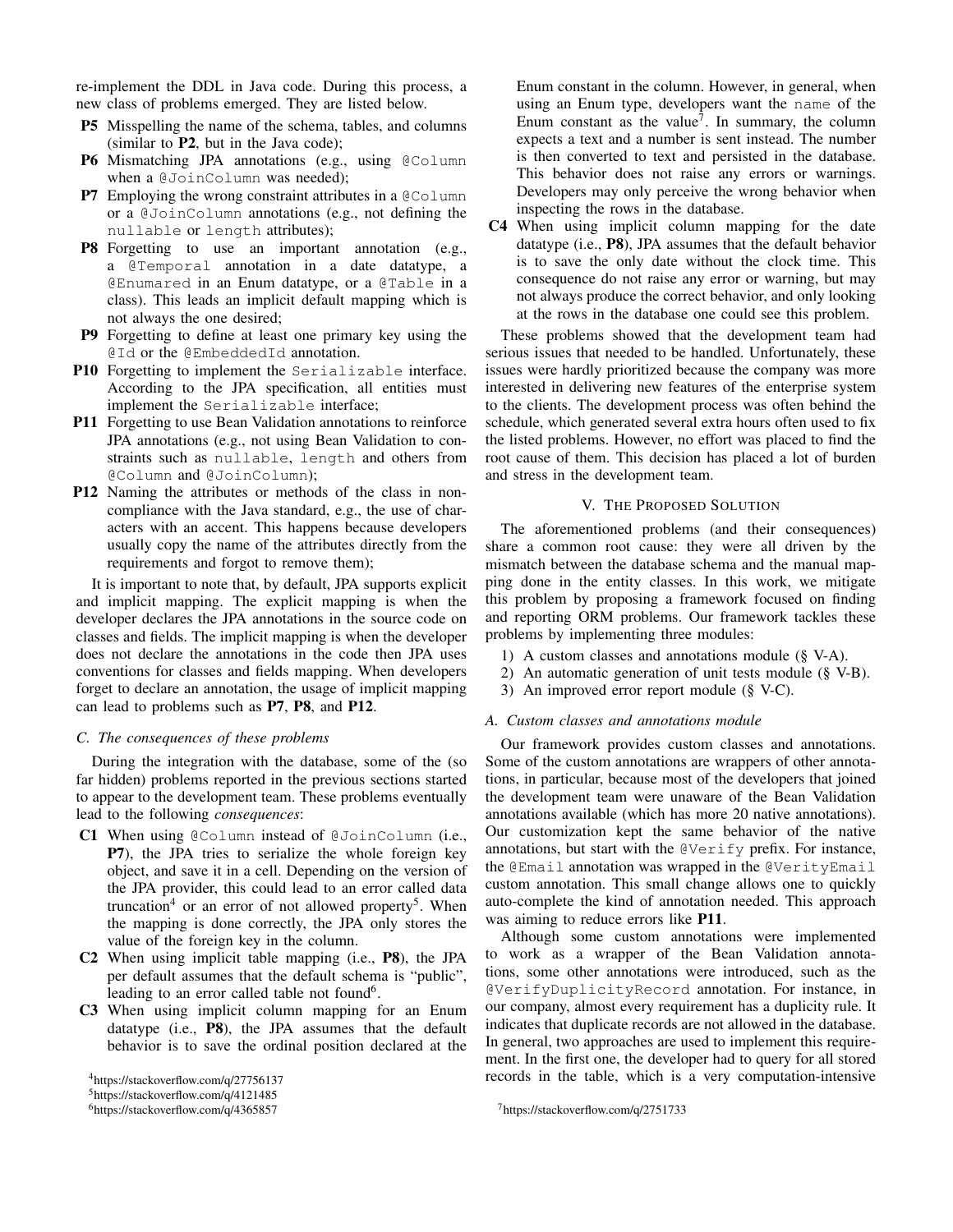operation, in particular, because the ORM framework has to map each database record with the corresponding object. In the second approach, the developer has to write a tailored SQL query (with fewer columns) to verify the existence of duplicate elements on the database. Since this second approach is less costly than the first one (it does not need to map rows into objects, and does not select all columns), we automated this behavior in the @VerifyDuplicityRecord annotation.

Finally, our framework also provides custom classes that help developers by providing default behavior. For instance, we provide the PersistenceObject class, which every entity class should inherit from. This class offers a default implementation for the equals(), hashCode(), toString(), clone(), and compareTo() methods, which mitigate misuses such as wrong hashing algorithm or wrong sorting criteria. It is also straightforward to change the behavior of these methods. If a new field is added or removed in the entity class, the methods are equals() and hashCode() are automatically updated accordingly.

## *B. Automatic generation of unit test modules*

In this module, our framework automatically generates unit test classes. It uses the Java Reflection API to achieve this goal. When generating unit test classes for entity classes, our framework checks whether the entity classes, for instance, (1) implement the Serializable interface, (2) have the default Java methods (e.g. equals(), hashCode()), or (3) employ other custom annotations.

Moreover, the framework also provides a testing superclass named TestModelBase that is responsible asserts the behavior of the subclasses. Any test class should then inherit from the TestModelBase class to guarantee a default way for testing the entity classes. Although every entity class should have an equivalent test class that extends from the TestModelBase, we observed quite often that developers forgot to create the test class. We then created an assertion that checks if the testing class exists; if that is not the case, the framework generates one automatically. More concretely, the entity Color should have a test class named TestColor which is a subclass of TestModelBase; if the testing class does not exist, then the framework creates one during its execution. After the framework is done with its analysis, all automated generated unit classes are discarded. We opted to discard the tests because (1) they are very cheap to create (around three seconds in our enterprise system) and (2) they do not have any other role in the project.

This superclass employs the *groups of test* strategy, i.e., the tests are categorized into groups and invoked in precedence order. In essence, the TestModelBase class checks if all the assertions of each group holds true. If one group of tests fail, its dependencies are not invoked. The six groups of tests (with their precedence order) are the followings: (1) the *serializable* group, (2) the *default methods* group, (3) the *bean validation* group, (4) the *connection* group, (5) the *annotation* group, and (6) the *JPA* group. Due to space constrains, we provide at most three assertions per group of group.

The serializable group (3 assertions). This is responsible to check if the field serialVersionUID is present since all JPA entities must be serialized (Fix P10). More precisely:

- 1) If the field is declared with final and static modifiers.
- 2) If the field has private visibility.
- 3) If the field has an unique number among the other entity classes.

The default methods group (6 assertions). This group is responsible to assert the behavior of JPA entities, for instance:

- 1) If the entity class is a subclass of PersistenceObject.
- 2) If at least one instance field of the entity class is annotated with @ApplyComparable.
- 3) If the name of the entity class has accents (Fix P12).

The annotation group (4 assertions). This group is responsible for checking all the remaining custom annotations, for instance:

- 1) If the class is annotated with @VerifyRelationships.
- 2) If any instance fields are annotated with @VerifyDuplicityRecord (Fixes C5)
- 3) If each entry of @VerifyRelationship is up to date. It verifies if each entry references a valid relationship or if a new one must be added (Fixes  $C6$ ).

The JPA group (24 assertions). This group is responsible to check misuses in the JPA annotations, for instance:

- 1) If an instance field annotated with @Embedded is also annotated with @Valid in order to verify cascading (Fixes P11).
- 2) If an instance field annotated with @JoinColumn is also annotated with @ManyToOne or @OneToOne (Fixes P6).
- 3) If an instance field annotated with @Column or @JoinColumn has the nullable attribute set to false is also annotated with @VerifyNotNull (Fixes P11).

There are also other assertions that do not pertain to any particular group, such as verifying if there is an open connection with the database. With these test strategies, our framework eliminates most of the commons ORM problems that were already mentioned before. Overall, for a small JPA entity class with two attributes and 12 annotations, our framework creates one unit test class with 60 assertions. If any of these assertions fail, the project is not able to compile. Therefore, developers are required to follow the guidelines proposed in the framework.

## *C. Enhanced error messages module*

Throughout our experience using the JPA framework, we observed that the error messages are not always intuitive. Take as an example of an error related to data truncation, already mentioned as a consequence C1 of P7. The traditional error message raised is the following:

```
Data truncation: Data too long for column
'movie' at row 1 org.hibernate.exception.
DataException: could not insert:
[com.model.Timetable]
```
This error message, although provides a glimpse of the problem (e.g., the data inserted on column 'movie'), places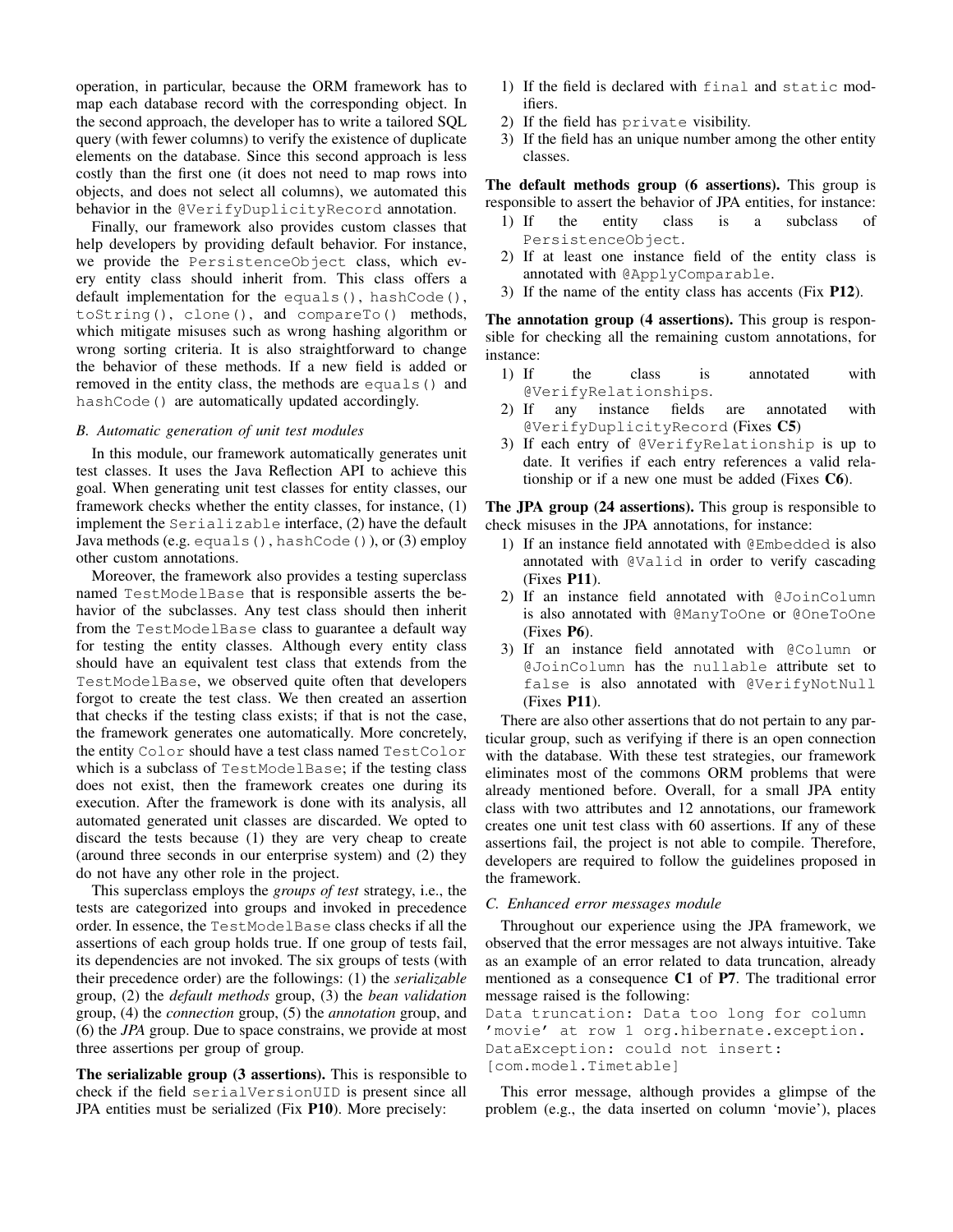little guidance on how to fix it. Moreover, this error message misses an opportunity to exploit the ORM problem that is, indeed, the root cause of the problem. Therefore, developers may not easily perceive its fix. To mitigate non-intuitive error messages like the above one, in our work we place a particular effort in creating errors messages that pinpoint the causes and also suggest the fix. If our automatic generated unit tests flag any ORM problems, our framework produces a customized error summary by adding descriptive messages. As an example, the previous default JPA error message is replaced for the following customized error message.

The attribute 'movie' in the class 'com. model.Timetable' is annotated with @Column but should be annotated with @JoinColumn.

We believe that our set of assertions, as well as the curated error messages, can be useful to help developers overcome object-relational mapping problems. Moreover, since most of the assertions are created automatically, we also alleviate the developers with a non-trivial effort. Taking into consideration these three modules, our framework has 51 classes, comprehending 6,971 lines of code.

## VI. THE DEVELOPER EXPERIENCE (DX) STUDY

Our framework has been applied in the enterprise system described in Section III for five years now. After the framework became integrated into our development process, the number of ORM problems found in production reduced significantly. The successful usage of the proposed framework in our enterprise system is initial evidence that it can bring benefits to projects that present the same characteristics.

To exploit the benefits (and eventual limitations) of our framework, we conducted a Developer Experience (DX) study. According to Fagerholm et al [4], DX could be defined as an approach for capturing how developers think about their activities within their working environments. DX assumes that an improvement in the developer experience could have a positive impact on, e.g., sustained teams and projects performance.

The goal. The goal of this study is to verify if a developer (with very different skill levels) can use the proposed framework successfully, identifying its strong points and opportunities for improvement.

The participants. We recruited 13 participants to perform this experience, in which 10 work in the industry, and 3 undergrad students. The participants were recruited following a convenience sample: they are close contacts to the authors of this paper, although none of them had previous experience with our framework. Two of the participants, however, had no experience with ORM code. On average, they have 6.7 years of experience with Java programming (4.9 years with ORM programming). We refer to them as P1–P13.

The experiment. We asked the participants to perform six ORM tasks, varying from creating columns, creating a 1 to N relationship, to creating an N to N relationship. The participant had to create other entity classes throughout the experiment. The experiment was conducted locally with 5 participants, and remotely with the other 8 participants. For the remote participants, we provide them a virtual machine

TABLE I DESCRIPTION OF THE PARTICIPANTS

| #               | Job role                  | Java Exp.  | ORM Exp.   | Time taken       |
|-----------------|---------------------------|------------|------------|------------------|
| P <sub>1</sub>  | Software Engineer         | 3 years    | $1.5$ year | 3.5 <sub>h</sub> |
| P <sub>2</sub>  | Student                   | $1.5$ year | 7 months   | 3.5 <sub>h</sub> |
| P <sub>3</sub>  | Software Engineer         | 14 years   | 14 years   | 2.0 <sub>h</sub> |
| P <sub>4</sub>  | Software Engineer         | 16 years   | 14 years   | 2.5 <sub>h</sub> |
| P <sub>5</sub>  | Student                   | 6 months   | None       | 4.0 <sub>h</sub> |
| <b>P6</b>       | Student                   | 4 years    | None       | 2.5 <sub>h</sub> |
| P7              | Help Desk                 | 3 years    | $1.5$ year | 8.0 <sub>h</sub> |
| P <sub>8</sub>  | Software Engineer         | 10 years   | 6 years    | 6.0 <sub>h</sub> |
| P <sub>9</sub>  | Help Desk                 | 3 years    | $1.5$ year | 6.0 <sub>h</sub> |
| P <sub>10</sub> | Help Desk                 | 4 years    | 1.5 years  | 5.5 <sub>h</sub> |
| P <sub>11</sub> | Software Engineer         | 7 years    | 7 year     | 2.0 <sub>h</sub> |
| P <sub>12</sub> | Software Engineer         | 12 years   | 8 year     | 3.5 <sub>h</sub> |
| P <sub>13</sub> | Software Engineer         | 9 years    | 9 year     | 2.0 <sub>h</sub> |
|                 | Average                   | 6.7 years  | 4.9 years  | 3.9 <sub>h</sub> |
|                 | <b>Standard Deviation</b> | 5.0 years  | 5.0 years  | 1.9 <sub>h</sub> |

with our framework configured in the Eclipse IDE. We also provide a basic Java project, which has one single entity already implemented, for guidance purposes. On average, the participants took four hours to complete the tasks (min: 2h, max: 8h). All participants completed the tasks, and all tasks were completed correctly. After the tasks, we asked the participants to share their code. We also interview them to better understand their perceptions regarding our framework. Two interviews were conducted in person, and the remaining ones by online tools (e.g., WhatsApp and Skype). The audio was recorded and later transcribed.

Replication Package. We provide the materials used in this study (e.g., the virtual machine, the transcripts, etc), as well as the source code of our framework: https://tiny.cc/qtfeaz.

# *A. DX Findings*

Benefits. In terms of benefits, the participants perceived that the framework eases the ORM modeling. For instance, P3 mentioned that "*Every day I do object-relational mapping, and this framework could help me to remember what is missing*". Moreover, the enhanced error messages were perceived as precise. P5 mentioned that "*After I did an initial study to understand what the framework was about, the error messages were useful to indicate how to implement the ORM tasks.*". Still, all participants agree that the enhanced error messages helped them to conclude the experiments. One particularly interesting finding is that two participants (P5 and P6) finished the tasks without any ORM experience. When we interviewed them, we perceived that they were able to accomplish the task by following the suggestions of the enhanced error messages. Similarly, although P8 has many years of experience, he is not working with JPA anymore. This participant took six hours to finish the tasks. He mentioned that "*I had to remember how to do the mapping in JPA since I do not work with it anymore*". This participant also highlighted the enhanced error messages, saying that "*some messages helped more than others, but in the end, everything went worked smoothly, even not remembering well the correct mapping*". Still, P11 mentioned that our framework can be useful for training purposes since the team becomes used to the standards enforced by the framework. Finally, P4 highlighted that the framework follows the ORM best practices.